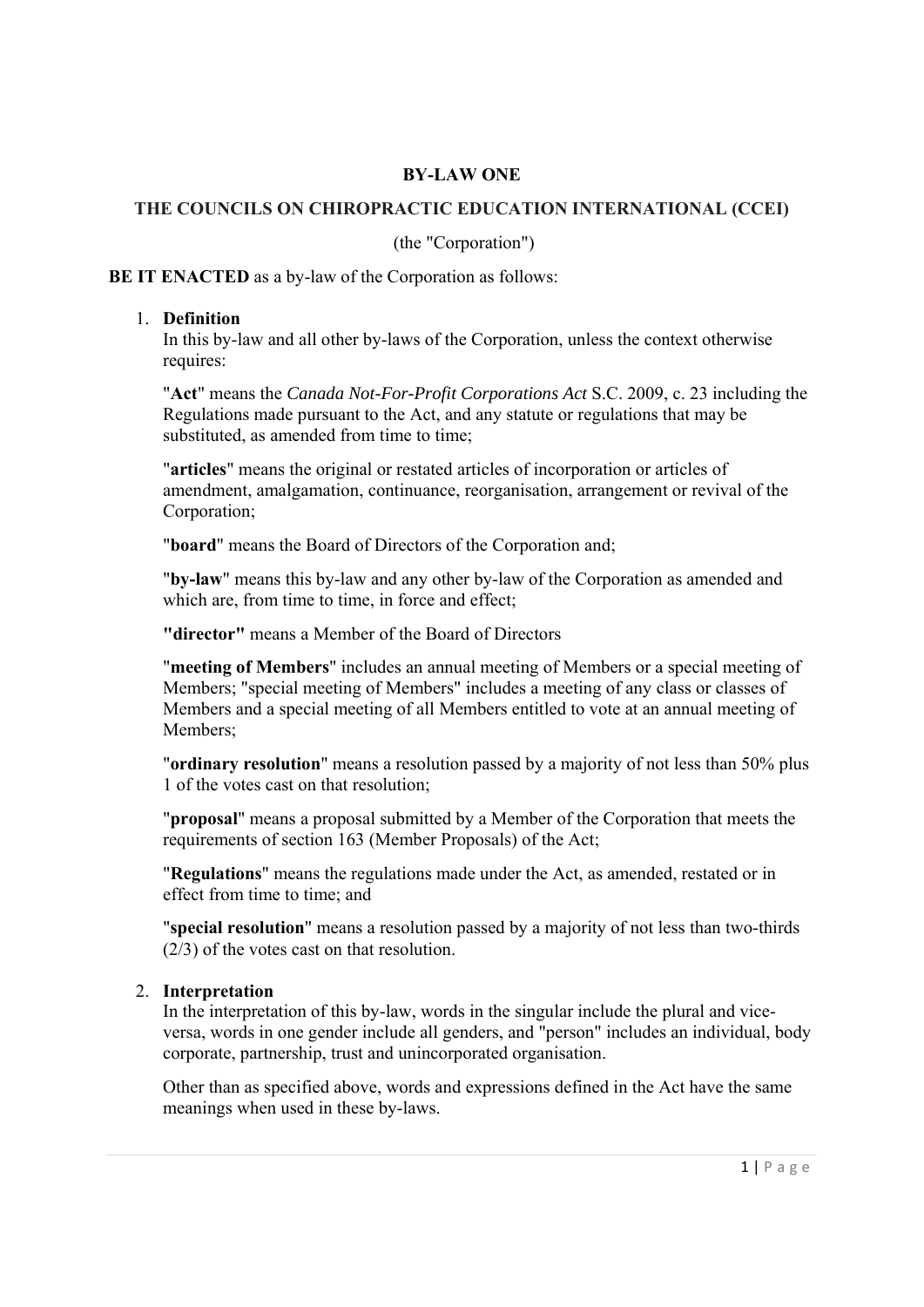## 3. **Vision**

The Councils on Chiropractic Education International (CCEI) is the recognised international authority on quality chiropractic education for all chiropractic educational programs accredited through Member CCEI agencies.

### 4. **Mission**

The Councils on Chiropractic Education International (CCEI) is an independent and autonomous consortium of chiropractic accrediting agencies. CCEI defines, promotes and oversees consistent, high quality standards for chiropractic education worldwide.

### 5. **Goals**

CCEI works toward accomplishment of the following goals in pursuit of its mission:

a. Define and maintain an International Framework of educational standards and competencies and ensure utilisation of these, or their equivalent, by CCEI member accrediting agencies;

An International Framework that is based on best educational, judicial and clinical practices;

- i. Standards and competencies that are competency based;
- ii. Standards and competencies that are evidence based;
- b. Define processes of accreditation and ensure implementation of these, or their equivalent, by CCEI member accrediting agencies;
- c. Establish and maintain a process for verifying equivalence of the educational standards and accreditation procedures utilised by CCEI member accrediting agencies;
- d. Assist and provide guidance in the development of accrediting agencies;
- e. Promote continuous improvement of international educational standards and competencies, while recognising the existence of educational, cultural and jurisdictional diversities; and,
- f. Advocate quality chiropractic education.

# 6. **Corporate Seal**

The corporation shall make use of its seal as it determines appropriate in its sole discretion.

# 7. **Execution of Documents**

Deeds, transfers, assignments, contracts, obligations and other instruments in writing requiring execution by the Corporation may be signed by any two (2) of its officers or Directors. In addition, the Board may from time to time direct the manner in which and the person or persons by whom a particular document or type of document shall be executed. Any person authorised to sign any document may affix the corporate seal (if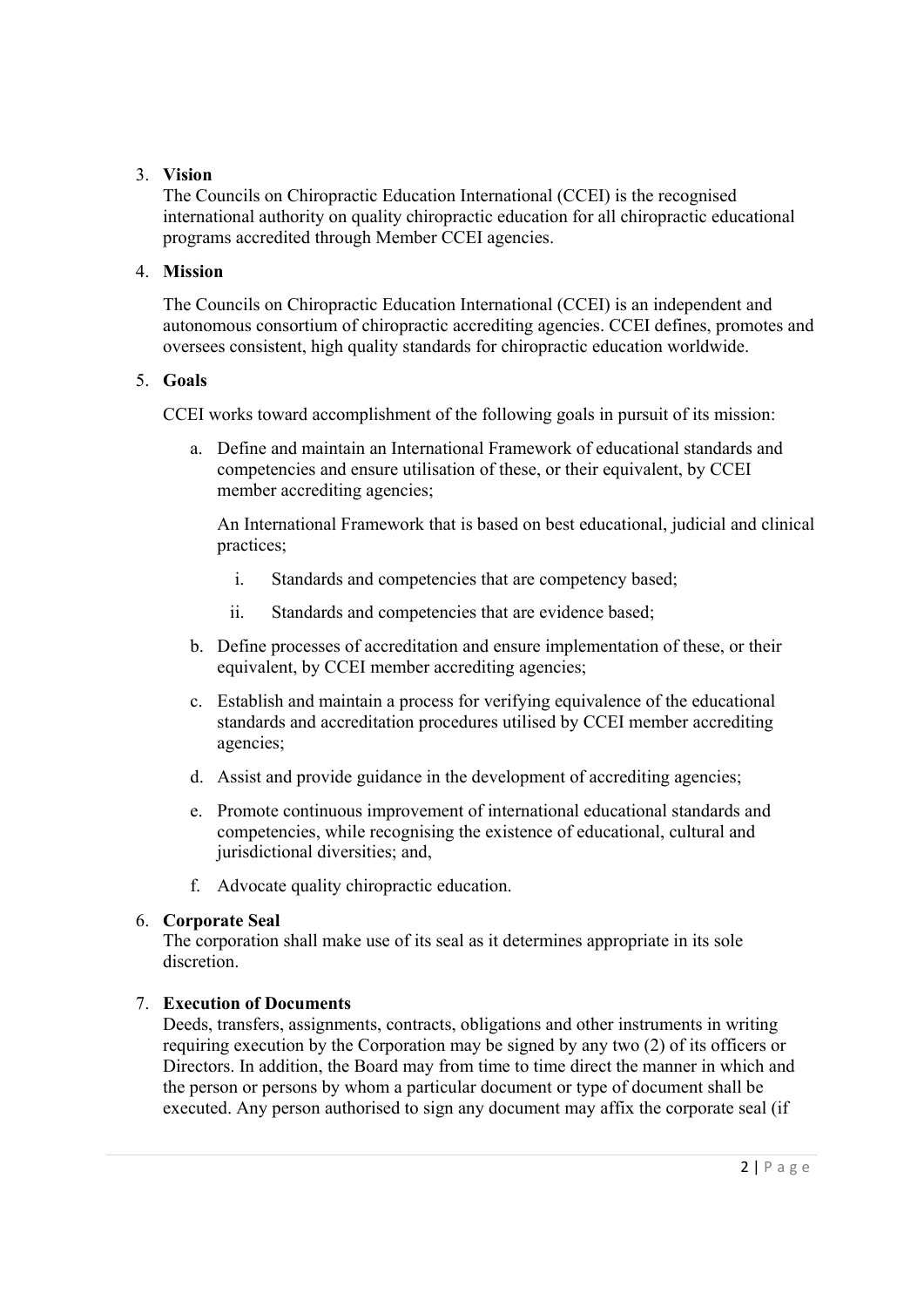any) to the document. Any signing officer may certify a copy of any instrument, resolution, by-law or other document of the Corporation to be a true copy thereof.

#### 8. **Financial Year**

The financial year end of the Corporation shall be the calendar year end.

#### 9. **Banking Arrangements**

Subject to Provision 36, the banking business of the Corporation shall be transacted at such bank, trust company or other firm or corporation carrying on a banking business in Canada or elsewhere as the Board of Directors may designate, appoint or authorise from time to time by resolution. The banking business or any part of it shall be transacted by an officer or officers of the Corporation and/or other persons as the Board of Directors may by resolution from time to time designate, direct or authorise.

#### 10. **Borrowing Powers**

Subject to Provision 36, the Directors of the Corporation may, without authorisation of the Members,

- a. borrow money on the credit of the corporation;
- b. issue, reissue, sell, pledge or hypothecate debt obligations of the corporation;
- c. give a guarantee on behalf and
- d. mortgage, hypothecate, pledge or otherwise create a security interest in all or any property of the corporation, owned or subsequently acquired, to secure any debt obligation of the corporation.

### 11. **Annual Financial Statements**

The Corporation shall send to the Members a copy of the annual financial statements and other documents referred to in subsection 172(1) (Annual Financial Statements) of the Act or a copy of a publication of the Corporation reproducing the information contained in the documents. Instead of sending the documents, the Corporation may send a summary to each Member along with a notice informing the Member of the procedure for obtaining a copy of the documents themselves free of charge. The Corporation is not required to send the documents or a summary to a Member who, in writing, declines to receive such documents.

#### 12. **Recognition and Membership**

12.1. Criteria for Recognition

To be eligible for recognition, an accrediting agency must be:

12.1.1. Organised to assess and make determinations regarding the quality and content of educational programs that graduate entry-level chiropractic practitioners, with standards, competencies and processes equivalent to the CCEI Framework for International Chiropractic Education and Accreditation;

12.1.2. Independent and free from undue influence; of any related, associated, or affiliated trade association or membership organisation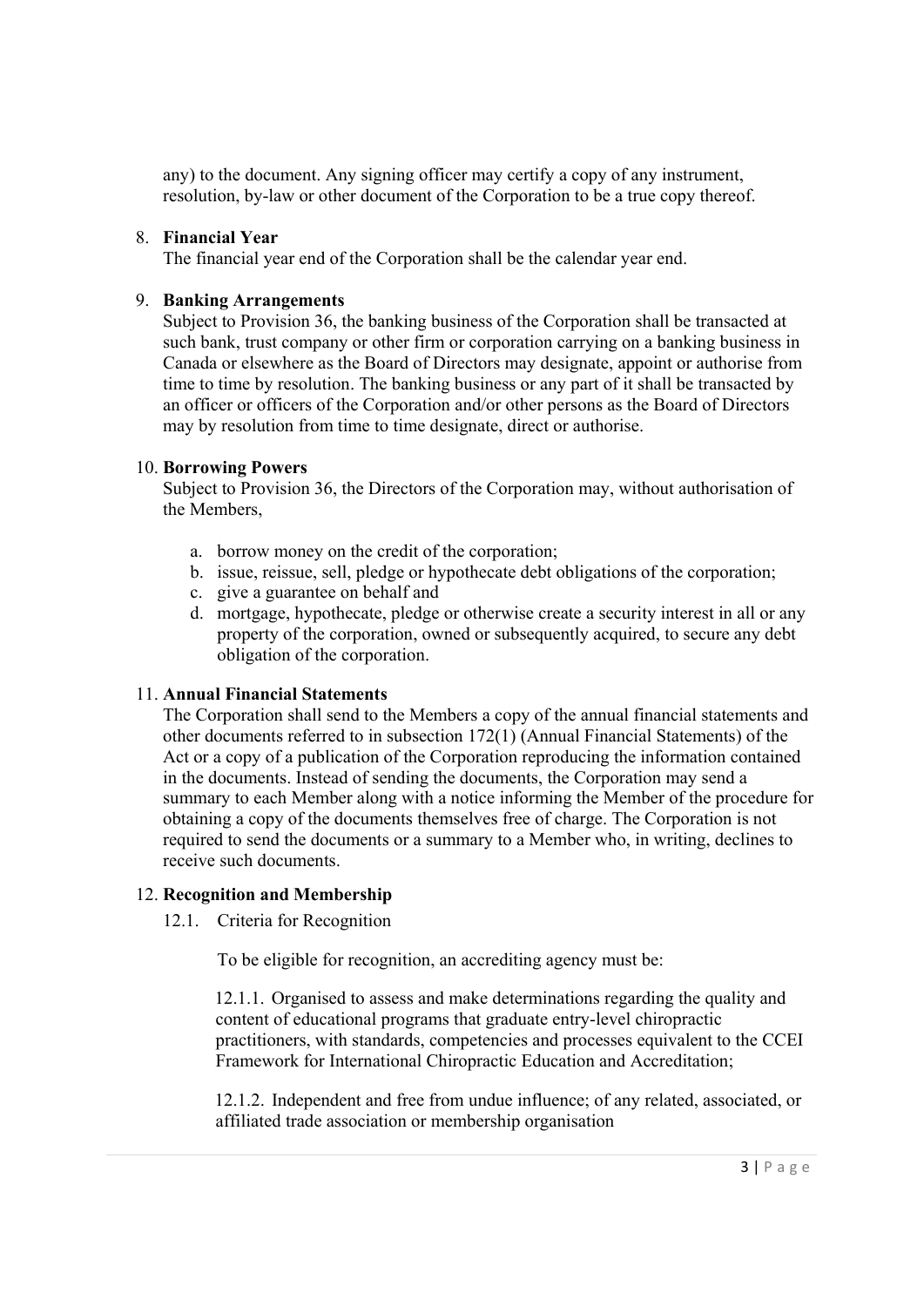12.1.3. Not-for-profit in its nature and operation;

12.1.4. Structured and staffed in a manner that ensures thorough and rigorous accreditation activities with transparent management of conflicts of interest and without bias or compromise; and,

12.1.5. Fully responsive and provide reasonable assistance to any and all chiropractic educational entities in its region as those entities might seek accreditation services.

12.2. The criteria for membership are:

12.2.1. Recognition by CCEI as an independent, not-for-profit accrediting agency for education of entry level chiropractic practitioners;

12.2.2. Standards that meet or exceed the International Framework for Chiropractic Education and Accreditation established by CCEI;

12.2.3. Alignment with the mission and goals of CCEI; and,

12.2.4. Compliance with all relevant provisions of the CCEI Bylaws and Policies.

12.3. Application for membership is made in writing to the Directors in accordance with established policy.

12.4. Obligations of Members

In addition to any other duties or obligations provided for in these Bylaws, each Member shall:

12.4.1. Do all in its power to promote knowledge of, and active interest in, the objectives and work of CCEI;

12.4.2. Reply to all inquiries and questionnaires from CCEI as quickly as possible;

12.4.3. Ensure that CCEI is fully informed in a timely manner regarding any events or developments in its region or country as might be of interest to CCEI; and,

12.4.4. Refrain from any activities that could result in a conflict of interest with CCEI Bylaws or Policies, save and except as otherwise required by law.

# 13. **Notice of Members' Meeting**

Notice of the time and place of a meeting of Members shall be given to each Member entitled to vote at the meeting by the following means: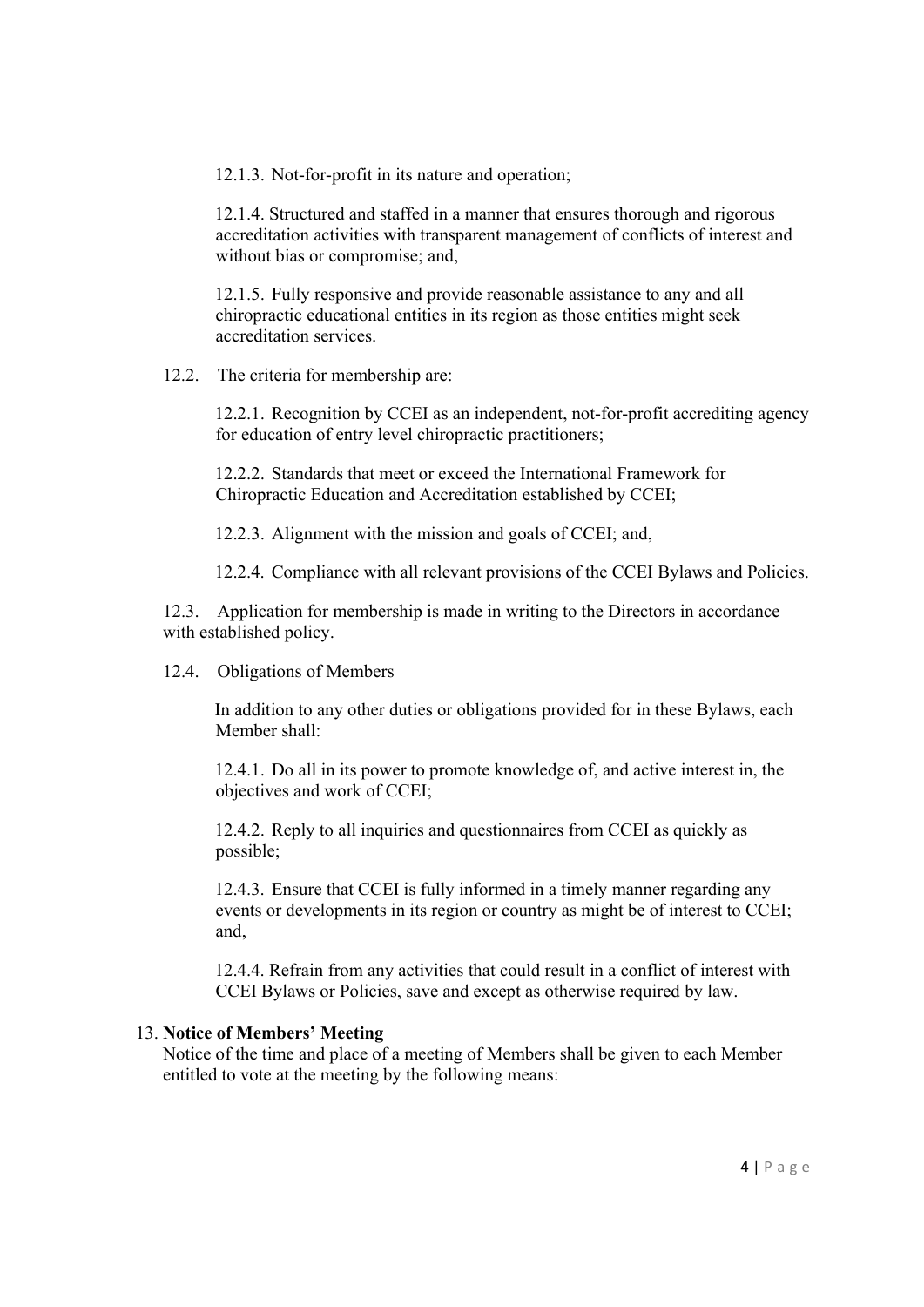- a. by mail, courier or personal delivery to each Member entitled to vote at the meeting, during a period of 21 to 60 days before the day on which the meeting is to be held; or
- b. by telephonic, electronic or other communication facility to each Member entitled to vote at the meeting, during a period of 21 to 35 days before the day on which the meeting is to be held.

Pursuant to subsection 197(1) (Fundamental Change) of the Act, a special resolution of the Members is required to make any amendment to the by-laws of the Corporation to change the manner of giving notice to Members entitled to vote at a meeting of Members.

### **14. Members Calling a Members' Meeting**

The Board of Directors shall call a special meeting of Members in accordance with Section 167 of the Act, on written requisition of Members carrying not less than 5% of the voting rights. If the Directors do not call a meeting within twenty-one (21) days of receiving the requisition, any Member who signed the requisition may call the meeting.

## **15. Absentee Voting at Members' Meetings**

Pursuant to section 171(1) of the Act, a Member entitled to vote at a meeting of Members may vote by mailed-in ballot or by means of a telephonic, electronic or other communication facility if the Corporation has a system that:

- a. enables the votes to be gathered in a manner that permits their subsequent verification, and
- b. permits the tallied votes to be presented to the Corporation without it being possible for the Corporation to identify how each Member voted.

### **16. Membership Dues**

16.1. Determination of Amount

Dues are determined by the Board in accordance with approved budgets and are based on equal financial support by all Member agencies.

16.2. Assessment and Due Date

All dues are assessed on an annual basis for each calendar year and are due and payable, in advance, by the end of June in each year.

16.3. Delinquency

Directors representing Member agencies are not permitted to vote at meetings of the Board unless the dues of the Member agency are paid in full prior to the meeting of the Board.

### **17. Termination of Membership**

A membership in the Corporation is terminated when: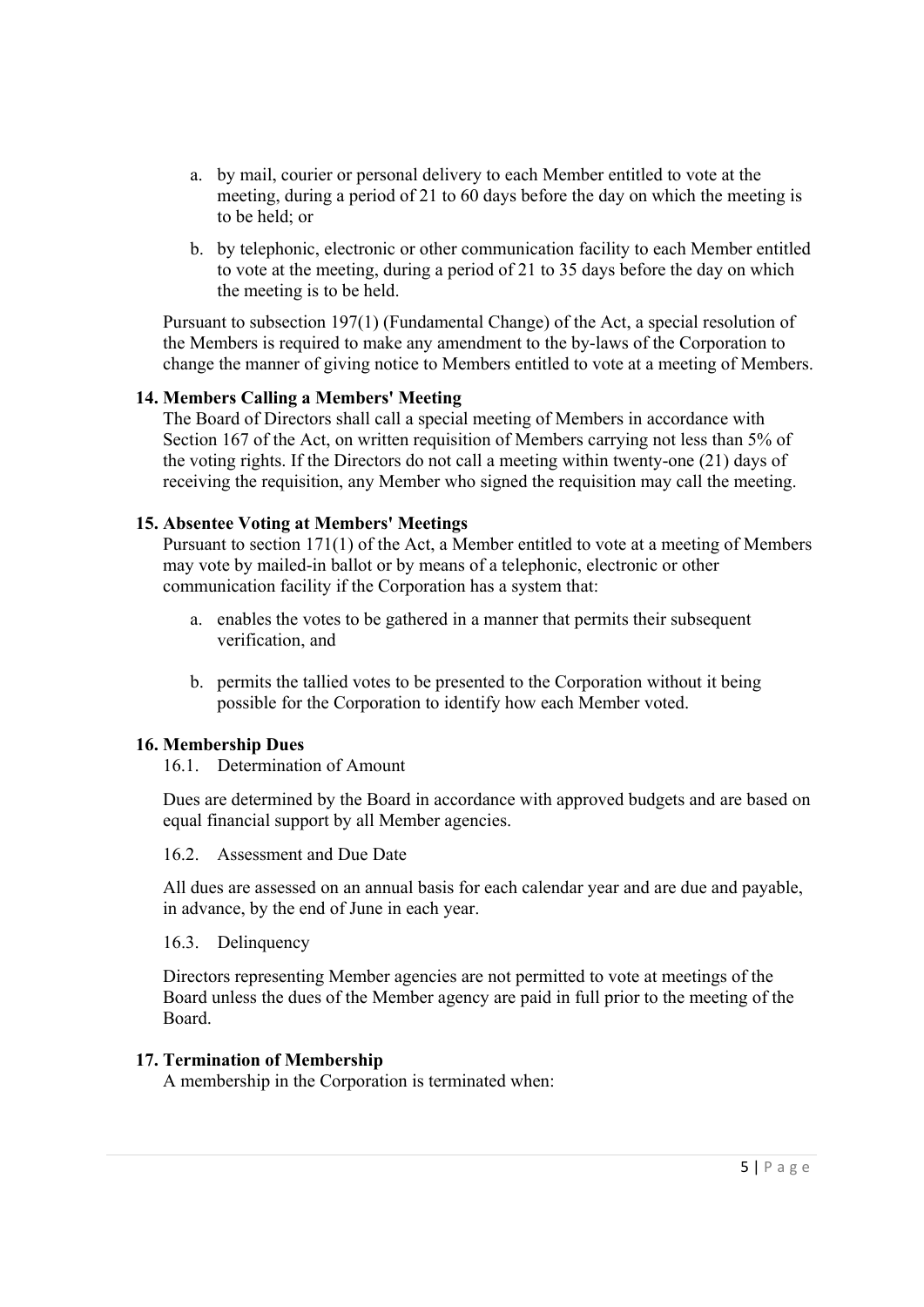- a. a Member fails to maintain any qualifications for membership described in the section on membership conditions of these by-laws;
- b. the Member resigns by delivering a written resignation to the chair of the board of the Corporation in which case such resignation shall be effective on the date specified in the resignation;
- c. the Member is expelled in accordance with any discipline of Member's section or is otherwise terminated in accordance with the articles or by-laws;
- d. the Member's term of membership expires; or
- e. the Corporation is liquidated or dissolved under the Act.

### **18. Effect of Termination of Membership**

Subject to the articles, upon any termination of membership, the rights of the Member, including any rights in the property of the Corporation, automatically cease to exist.

### **19. Discipline of Members**

The board shall have authority to suspend or expel any Member and/or its representative from the Corporation for any one or more of the following grounds:

- a. violating any provision of the articles, by-laws, or written policies of the Corporation;
- b. carrying out any conduct which may be detrimental to the Corporation as determined by the board in its sole discretion;
- c. for any other reason that the board in its sole and absolute discretion considers to be reasonable, having regard to the purpose of the Corporation.

In the event that the board determines that a Member should be expelled or suspended from membership in the Corporation, the president, or such other officer as may be designated by the Board, shall provide twenty (20) days notice of suspension or expulsion to the Member and shall provide reasons for the proposed suspension or expulsion. The Member may make written submissions to the president, or such other officer as may be designated by the Board, in response to the notice received within such twenty (20) day period. In the event that no written submissions are received by the president, the president, or such other officer as may be designated by the Board, may proceed to notify the Member that the Member is suspended or expelled from membership in the Corporation. If written submissions are received in accordance with this section, the Board will consider such submissions in arriving at a final decision and shall notify the Member concerning such final decision within a further twenty (20) days from the date of receipt of the submissions. The Board's decision shall be final and binding on the Member, without any further right of appeal.

### **20. Proposals Nominating Directors at Annual Members' Meetings**

Subject to the Regulations under the Act, any proposal may include nominations for the election of Directors if the proposal is signed by not less than 5% of Members entitled to vote at the meeting at which the proposal is to be presented.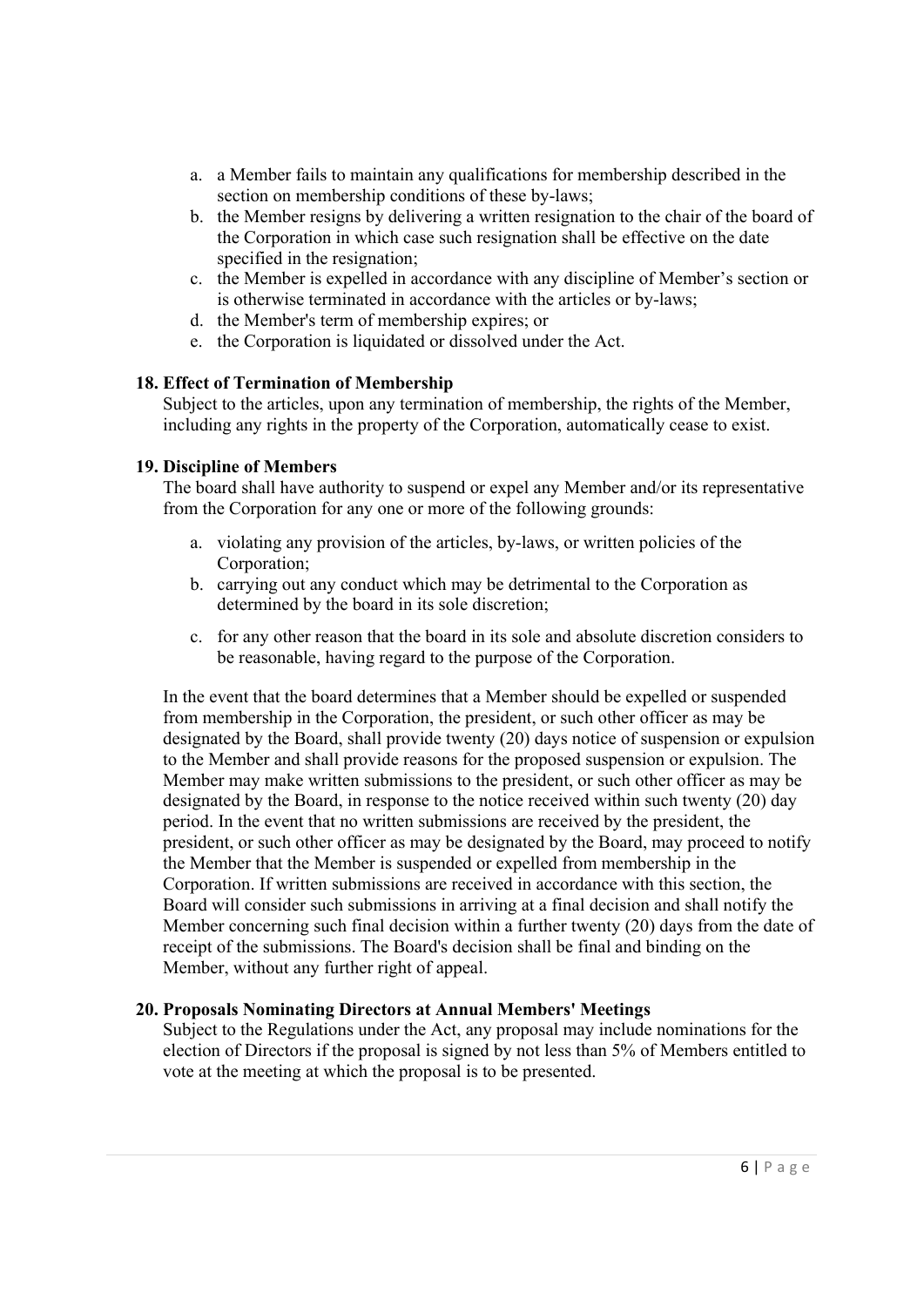## **21. Cost of Publishing Proposals for Annual Members' Meetings**

The Member who submitted the proposal shall pay the cost of including the proposal and any statement in the notice of meeting at which the proposal is to be presented unless otherwise provided by ordinary resolution of the Members present at the meeting.

## **22. Place of Members' Meeting**

Subject to compliance with section 159 (Place of Members' Meetings) of the Act, meetings of the Members may be held at any place within Canada determined by the board or, if all of the Members entitled to vote at such meeting so agree, outside Canada.

## **23. Persons Entitled to be Present at Members' Meetings**

The only persons entitled to be present at a meeting of Members shall be those entitled to vote at the meeting, the Directors and the public accountant of the Corporation and such other persons who are entitled or required under any provision of the Act, articles or bylaws of the Corporation to be present at the meeting. Any other person may be admitted only on the invitation of the chair of the meeting or by resolution of the Members.

## **24. Chair of Members' Meetings**

The President shall chair the meetings of the Corporation and failing him, the Secretary and failing him one of the other Directors or Officers shall chair the meeting.

### **25. Quorum at Members' Meetings**

A quorum at any meeting of the Members (unless a greater number of Members are required to be present by the Act) shall be 2 active Members entitled to vote at the meeting. If a quorum is present at the opening of a meeting of Members, the Members present may proceed with the business of the meeting even if a quorum is not present throughout the meeting.

# **26. Votes to Govern at Members' Meetings**

At any meeting of Members every question shall, unless otherwise provided by the articles or by-laws or by the Act, be determined by a majority of the votes cast on the questions. In case of an equality of votes either on a show of hands or on a ballot or on the results of electronic voting, the chair of the meeting in addition to an original vote shall have a second or casting vote.

# **27. Participation by Electronic Means at Members' Meetings**

If the Corporation chooses to make available a telephonic, electronic or other communication facility that permits all participants to communicate adequately with each other during a meeting of Members, any person entitled to attend such meeting may participate in the meeting by means of such telephonic, electronic or other communication facility in the manner provided by the Act. A person participating in a meeting by such means is deemed to be present at the meeting. Notwithstanding any other provision of this by-law, any person participating in a meeting of Members pursuant to this section who is entitled to vote at that meeting may vote, in accordance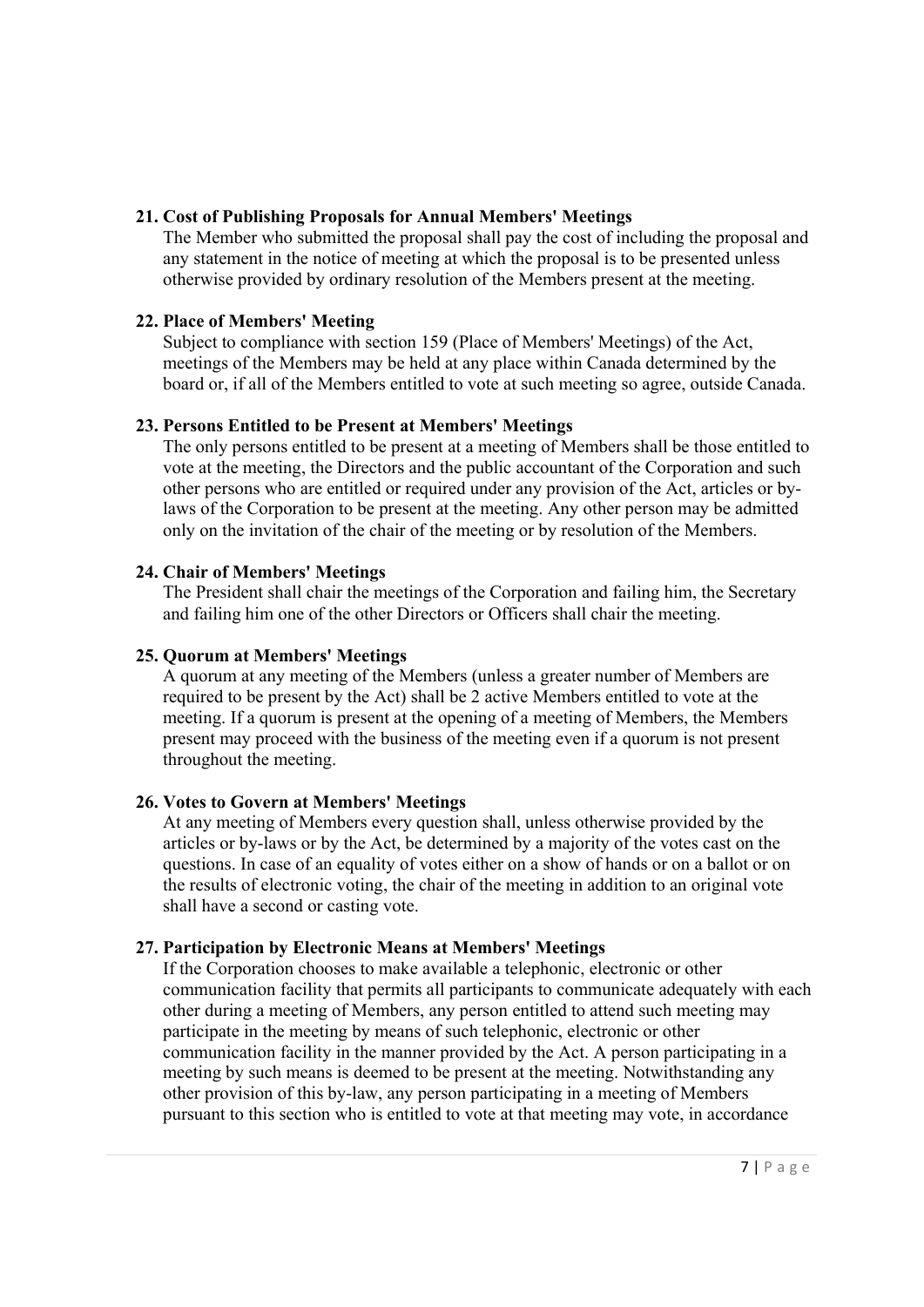with the Act, by means of any telephonic, electronic or other communication facility that the Corporation has made available for that purpose.

### **28. Members' Meeting Held Entirely by Electronic Means**

If the Directors or Members of the Corporation call a meeting of Members pursuant to the Act, those Directors or Members, as the case may be, may determine that the meeting shall be held, in accordance with the Act and the Regulations, entirely by means of a telephonic, electronic or other communication facility that permits all participants to communicate adequately with each other during the meeting.

### **29. Number of Directors**

The Board shall consist of the number of Directors specified in the articles. If the articles provide for a minimum and maximum number of Directors, the Board shall be comprised of the fixed number of Directors as determined from time to time by the Members by ordinary resolution or, if the ordinary resolution empowers the Directors to determine the number, by resolution of the Board. In the case of a soliciting corporation the minimum number of Directors may not be fewer than five (5), at least two of whom are not officers or employees of the Corporation or its affiliates.

## **30. Term of Office of Directors**

The Directors shall be elected to hold office for a term of two years expiring not later than the close of the next annual meeting of Members following the election.

1. The Member agency may appoint a successor to fill any vacancy caused by the death, resignation, or inability to serve of a Director appointed by the agency.

2. Termination of the membership of an agency automatically ends the term of any Director appointed by that agency.

# **31. Calling of Meetings of Board of Directors**

Meetings of the Board may be called by the chair of the Board, the vice-chair of the Board or any two (2) Directors at any time; provided that for the first organisation meeting following incorporation, such meeting may be called by any Director or incorporator. If the Corporation has only one Director, that Director may call and constitute a meeting.

### **32. Notice of Meeting of Board of Directors**

Notice of the time and place for the holding of a meeting of the Board shall be given in the manner provided in the section on giving notice of meeting of Directors of this bylaw to every Director of the Corporation not less than 10 days before the time when the meeting is to be held. Notice of a meeting shall not be necessary if all of the Directors are present, and none objects to the holding of the meeting, or if those absent have waived notice of or have otherwise signified their consent to the holding of such meeting. Notice of an adjourned meeting is not required if the time and place of the adjourned meeting is announced at the original meeting. Unless the by-law otherwise provides, no notice of meeting needs to specify the purpose or the business to be transacted at the meeting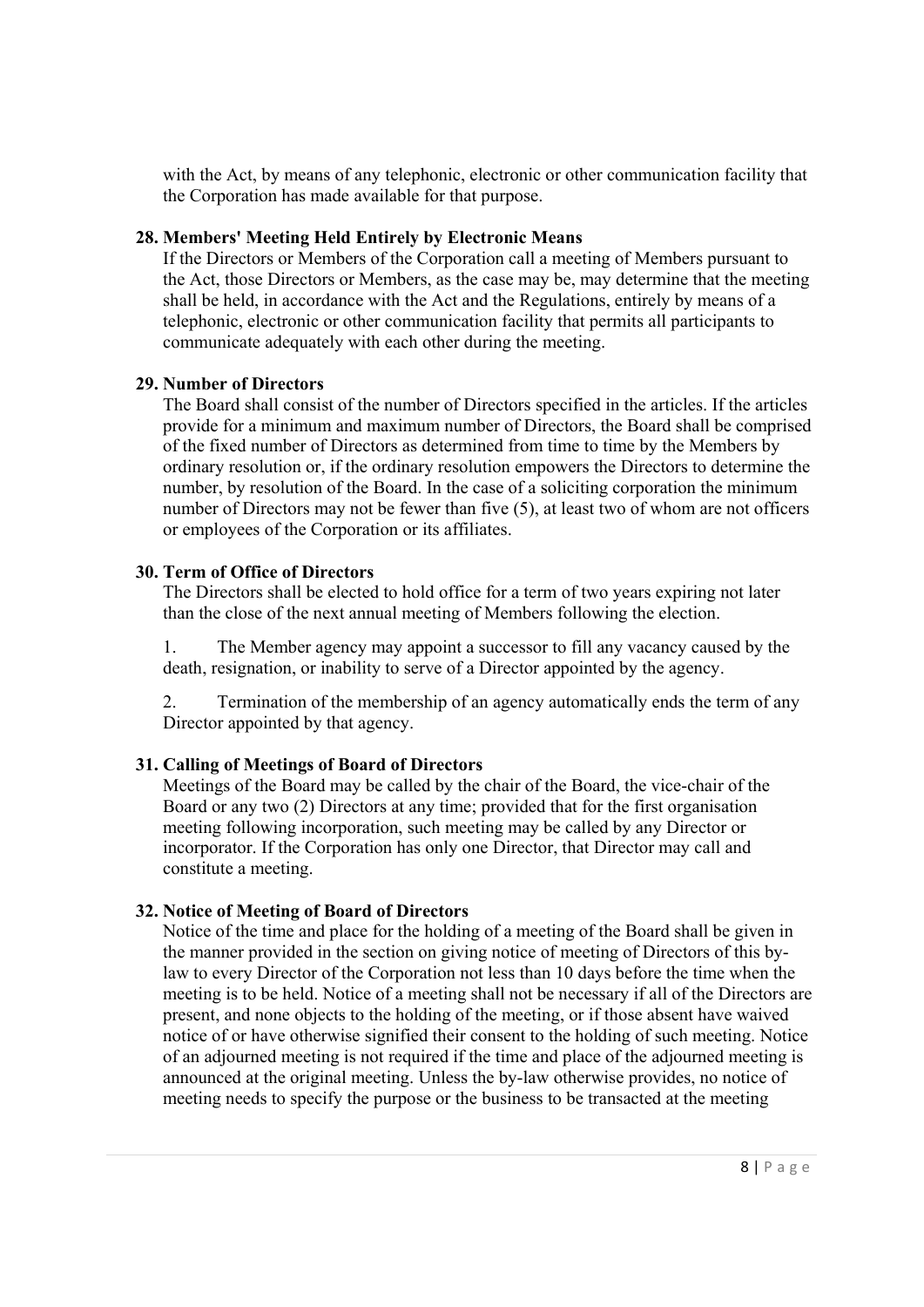except that a notice of meeting of Directors shall specify any matter referred to in subsection 138(2) (Limits on Authority) of the Act that is to be dealt with at the meeting.

## **33. Regular Meetings of the Board of Directors**

The Board may appoint a day or days in any month or months for regular meetings of the Board at a place and hour to be named. A copy of any resolution of the Board fixing the place and time of such regular meetings of the Board shall be sent to each Director forthwith after being passed, but no other notice shall be required for any such regular meeting except if subsection 136(3) (Notice of Meeting) of the Act requires the purpose thereof or the business to be transacted to be specified in the notice.

## **34. Votes to Govern at Meetings of the Board of Directors**

At all meetings of the Board, every question shall be decided by a majority of the votes cast on the question. In case of an equality of votes, the chair of the meeting in addition to an original vote shall have a second or casting vote.

## **35. Committees of the Board of Directors**

The Board may from time to time appoint any committee or other advisory body, as it deems necessary or appropriate for such purposes and, subject to the Act, with such powers as the Board shall see fit. Any such committee may formulate its own rules of procedure, subject to such regulations or directions as the board may from time to time make. Any committee member may be removed by resolution of the Board of Directors.

## 1. **The Executive Committee**

The Executive Committee is a standing committee of the Board and comprises one member from each member agency including the President, Vice-President and Secretary/Treasurer

# **36. Appointment of Officers**

The Board elects the President, Vice-President and Secretary/Treasurer from among its members to form the Executive Committee. They are elected for a term of one (1) year and are eligible for re- election for up to two (2) additional years in each office. No person may serve in an office for more than three years.

### **37. Executive Committee Functions**

The President, Vice President and Secretary/Treasurer serve as elected officers of the Directors. The Executive Secretary serves as a non-voting, ex officio officer, who is appointed by the Board. The Officers shall have and may exercise all the powers of the Board during the interim period between meetings of the Board, except that the Officers shall not have the power to amend the CCEI Articles of Incorporation, Bylaws, Policies and/or International Chiropractic Accreditation Standards, Competencies and Procedures or make any membership decisions. In matters other than employment, the Officers shall not enter into contracts in excess of \$10,000 without the approval of the Board, except for contracts involving investment of CCEI funds, in keeping with an approved investment policy. The Officers have no authority to execute disbursements of greater than \$2,500 other than for employment. During the interim period between Council meetings, the Officers may delegate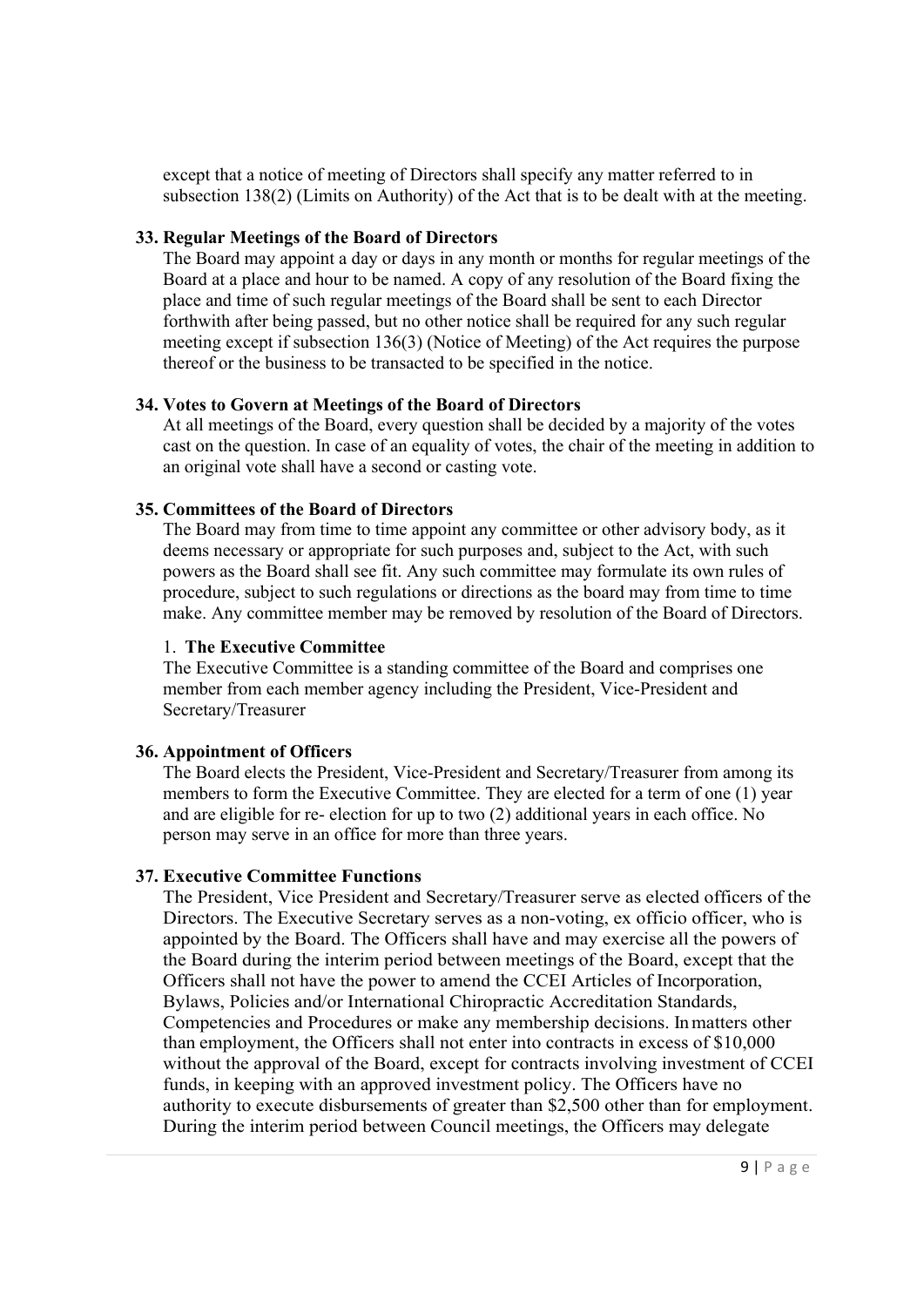certain powers to other Committees, Board Members or Officers. The Officers shall not incur indebtedness without the approval of the Board.

37.1. In the event of the death, inability or resignation of an Officer during a term of office, the Directors shall make such appointment or other provision as they may deem expedient for the discharge of the duties of that office.

37.2. Duties and Responsibilities of the President

a. The President of the CCEI presides at all meetings of the Directors.

b. The President of the CCEI is the official spokesperson.

The board may designate the offices of the Corporation, appoint Officers on an annual or more frequent basis, specify their duties and, subject to the Act, delegate to such officers the power to manage the affairs of the Corporation. A Director may be appointed to any office of the Corporation. An Officer may, but need not be, a Director unless these bylaws otherwise provide. Two or more offices may be held by the same person.

## **38. Board**

# 38.1. **Board Composition**

Each Member agency may nominate two Directors to the Board. Such nominations are subject to ratification by the CCEI Board of Directors. Each Director has one vote. The Executive Secretary is a non-voting Member of the Board. Each Board Member must declare any real or potential conflicts of interest.

### 38.2. **Quorum of the Board**

The presence in person of at least 50% of Directors representing not less than two-thirds of the Member agencies entitled to vote is necessary to constitute a quorum for the transaction of business.

### 38.3. **Presiding Officer**

The President, or in his/her absence the Vice-President, presides at all meetings of the Board. In the case of absence of both officers, the Board may appoint a presiding officer from among the Directors present.

### 38.4 **Vacancy in Office**

In the absence of a written agreement to the contrary, the board may remove, whether for cause or without cause, any Officer of the Corporation. Unless so removed, an officer shall hold office until the earlier of:

- a. the Officer's successor being appointed,
- b. the Officer's resignation,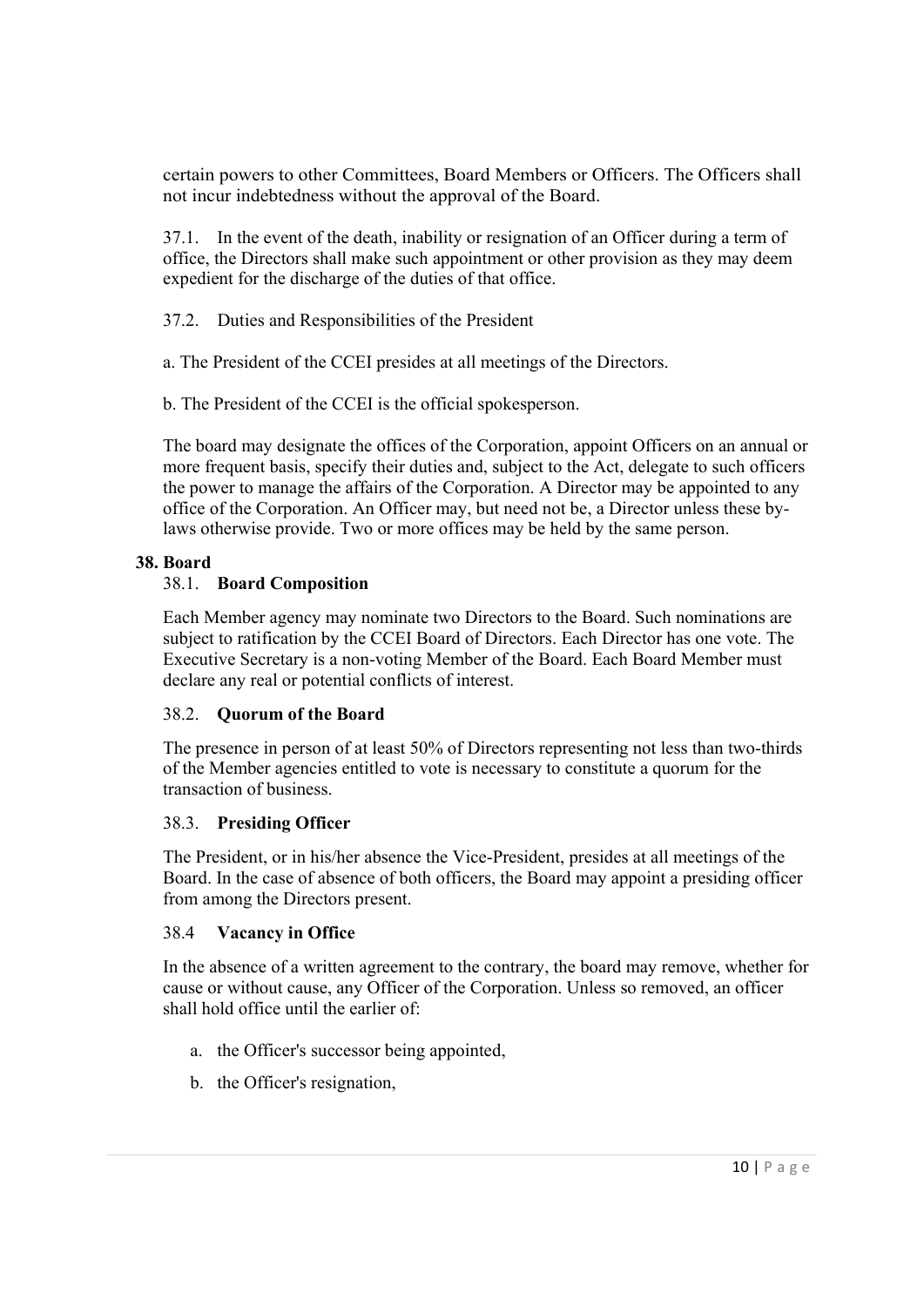- c. such Officer ceasing to be a Director (if a necessary qualification of appointment) or
- d. such Officer's death.

If the office of any Officer of the Corporation shall be or become vacant, the Directors may, by resolution, appoint a person to fill such vacancy.

## **39. Executive Secretary**

The Executive Secretary is retained by the Board and performs such duties as prescribed by the Board in accordance with CCEI policy. The Executive Secretary provides for the receipt of all monies payable to the CCEI, and makes payments based on proper invoices in accord with the annual budget as approved by the Board of Directors. The Executive Secretary provides for keeping and maintaining the accounts of the CCEI, submits a full and proper record of accounting to the Board at each of its meetings, and performs other duties as listed in policy. The Executive Secretary seeks approval for disbursement of funds in excess of \$1,500.00.

## **40. Method of Giving Any Notice**

Any notice (which term includes any communication or document), other than notice of a meeting of Members or a meeting of the board of Directors, to be given (which term includes sent, delivered or served) pursuant to the Act, the articles, the by-laws or otherwise to a Member, Director, Officer or member of a committee of the Board or to the public accountant shall be sufficiently given:

- a. if delivered personally to the person to whom it is to be given or if delivered to such person's address as shown in the records of the Corporation or in the case of notice to a Director to the latest address as shown in the last notice that was sent by the Corporation in accordance with section 128 (Notice of Directors) or 134 (Notice of change of Directors);
- b. if mailed to such person at such person's recorded address by prepaid ordinary or air mail;
- c. if sent to such person by telephonic, electronic or other communication facility at such person's recorded address for that purpose; or
- d. if provided in the form of an electronic document in accordance with Part 17 of the Act.

A notice so delivered shall be deemed to have been given when it is delivered personally or to the recorded address as aforesaid; a notice so mailed shall be deemed to have been given when deposited in a post office or public letter box; and a notice so sent by any means of transmitted or recorded communication shall be deemed to have been given when dispatched or delivered to the appropriate communication company or agency or its representative for dispatch. The secretary may change or cause to be changed the recorded address of any member, Director, Officer, public accountant or member of a committee of the Board in accordance with any information believed by the secretary to be reliable. The declaration by the secretary that notice has been given pursuant to this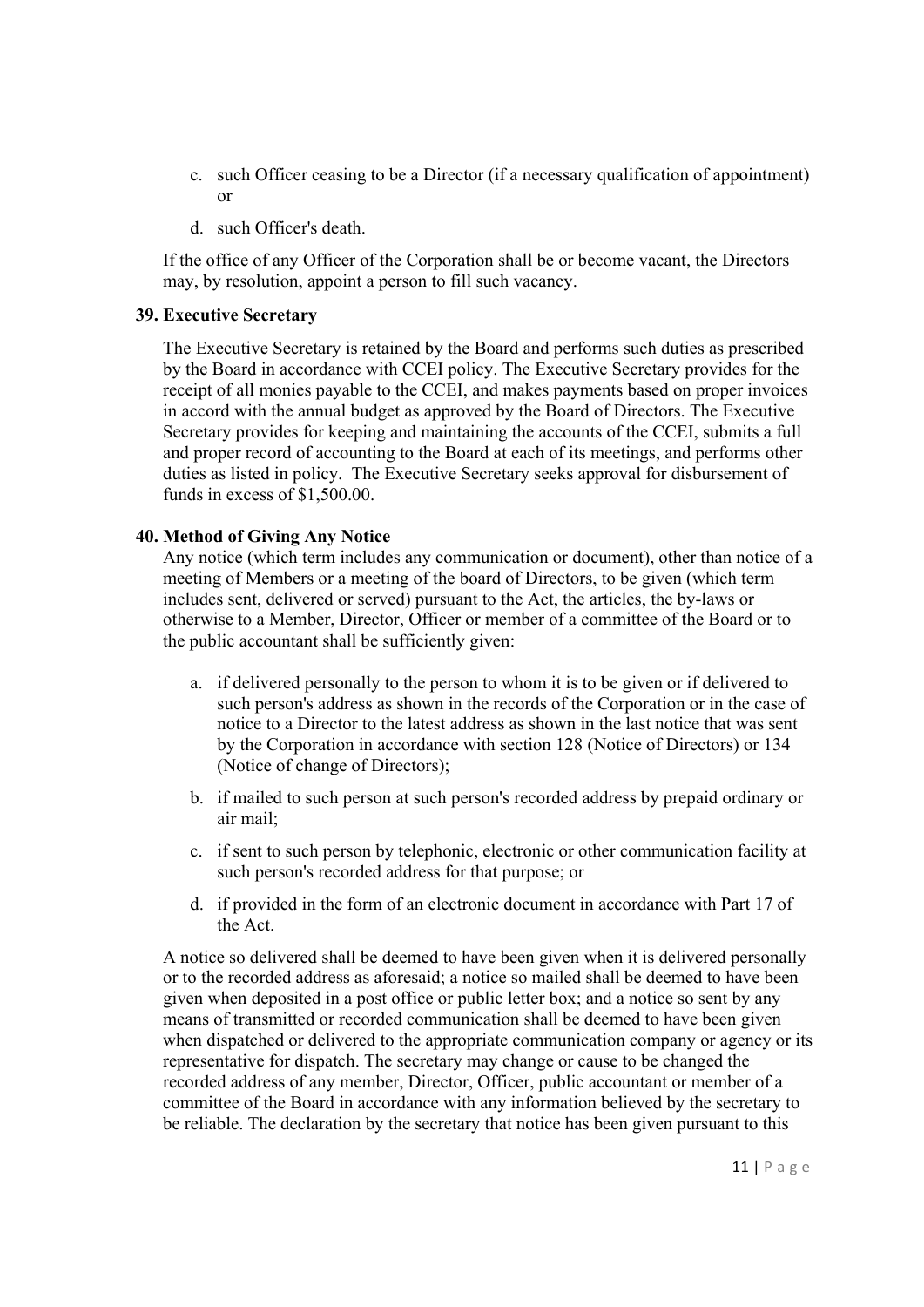by-law shall be sufficient and conclusive evidence of the giving of such notice. The signature of any Director or Officer of the Corporation to any notice or other document to be given by the Corporation may be written, stamped, type-written or printed or partly written, stamped, type-written or printed.

### **41. Official Language**

The official language of the CCEI is English.

## **42. Invalidity of any Provisions of this By-law**

The invalidity or unenforceability of any provision of this by-law shall not affect the validity or enforceability of the remaining provisions of this by-law.

### **43. Omissions and Errors**

The accidental omission to give any notice to any Member, Director, Officer, member of a committee of the Board or public accountant, or the non-receipt of any notice by any such person where the Corporation has provided notice in accordance with the by-laws or any error in any notice not affecting its substance shall not invalidate any action taken at any meeting to which the notice pertained or otherwise founded on such notice.

## **44. Mediation and Arbitration**

Disputes or controversies among Members, Directors, Officers, committee members, or volunteers of the Corporation are as much as possible to be resolved in accordance with mediation and/or arbitration as provided in the section on dispute resolution mechanism of this by-law.

# **45. Dispute Resolution Mechanism**

In the event that a dispute or controversy among Members, Directors, Officers, committee members or volunteers of the Corporation arising out of or related to the articles or by-laws, or out of any aspect of the operations of the Corporation is not resolved in private meetings between the parties then without prejudice to or in any other way derogating from the rights of the Members, Directors, Officers, committee members, employees or volunteers of the Corporation as set out in the articles, by-laws or the Act, and as an alternative to such person instituting a law suit or legal action, such dispute or controversy shall be settled by a process of dispute resolution as follows:

a. The dispute or controversy shall first be submitted to a panel of mediators whereby the one party appoints one mediator, the other party (or if applicable the board of the Corporation) appoints one mediator, and the two mediators so appointed jointly appoint a third mediator. The three mediators will then meet with the parties in question in an attempt to mediate a resolution between the parties.

b. The number of mediators may be reduced from three to one or two upon agreement of the parties.

c. If the parties are not successful in resolving the dispute through mediation, then the parties agree that the dispute shall be settled by arbitration before a single arbitrator, who shall not be any one of the mediators referred to above, in